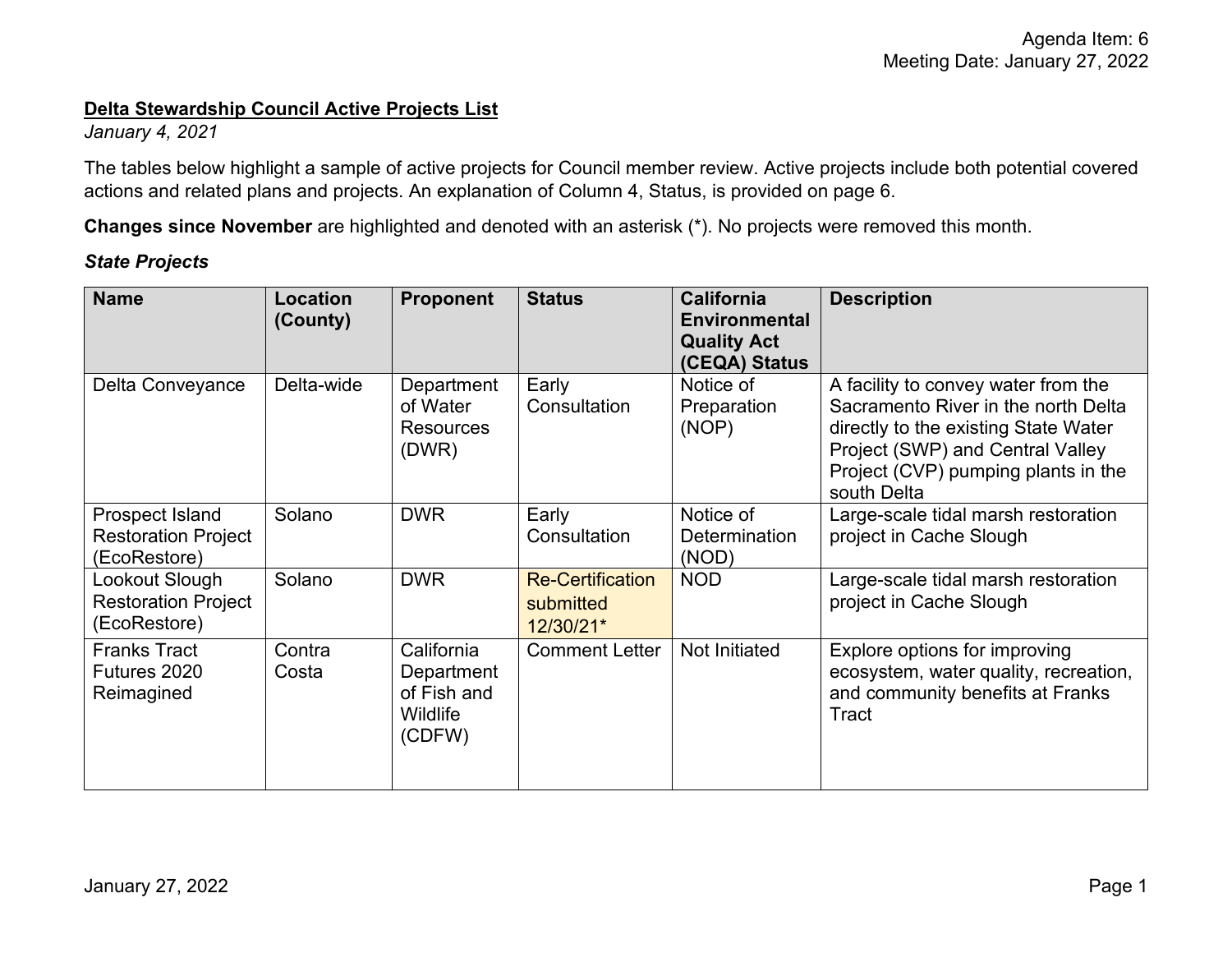| <b>Name</b>                                                                                                   | <b>Location</b><br>(County)         | <b>Proponent</b>                                                 | <b>Status</b>               | <b>California</b><br><b>Environmental</b><br><b>Quality Act</b><br>(CEQA) Status | <b>Description</b>                                                                                   |
|---------------------------------------------------------------------------------------------------------------|-------------------------------------|------------------------------------------------------------------|-----------------------------|----------------------------------------------------------------------------------|------------------------------------------------------------------------------------------------------|
| <b>Central Valley</b><br><b>Flood Protection</b><br>Plan 2022 Update                                          | Sacramento,<br>San Joaquin,<br>Yolo | <b>DWR</b>                                                       | Early<br>Consultation       | Not Initiated                                                                    | Five-year update to the State's plan<br>for investments in flood management<br>in the Central Valley |
| Long-Term Salinity<br><b>Barrier Project</b>                                                                  | Delta-wide                          | <b>DWR</b>                                                       | Monitoring                  | Not Initiated                                                                    | Program to periodically implement<br>salinity barriers within the Delta<br>during drought conditions |
| <b>American River</b><br><b>Common Features</b><br>$(ARCF)$ :<br>Sacramento River<br>East Levee<br>Contract 3 | Sacramento                          | DWR.<br>Sacramento<br>Area Flood<br>Control<br>Agency<br>(SAFCA) | Certified without<br>appeal | Supplemental<br>EIR/EIS                                                          | Levee improvement project along the<br>east bank of the Sacramento River                             |

# *Regional Projects*

| <b>Name</b>                        | Location<br>(County)       | <b>Proponent</b>                                        | <b>Status</b>                               | <b>CEQA Status</b>                               | <b>Description</b>                                                                                                                                                                                    |
|------------------------------------|----------------------------|---------------------------------------------------------|---------------------------------------------|--------------------------------------------------|-------------------------------------------------------------------------------------------------------------------------------------------------------------------------------------------------------|
| <b>Valley Link Rail</b><br>Project | San Joaquin                | <b>Tri Valley</b><br><b>Regional Rail</b><br>Authority  | Early<br>Consultation,<br>Comment<br>Letter | Final<br>Environmental<br>Impact Report<br>(EIR) | Proposed railway that would link<br>Tracy and Stockton to existing Bay<br>Area transit systems (Bay Area Rapid<br>Transit [BART] and Altamont Corridor<br>Express [ACE])                              |
| Plan Bay Area<br>2050              | Contra<br>Costa,<br>Solano | Metropolitan<br>Transportation  <br>Commission<br>(MTC) | Submitted<br>findings per<br>WC 85212       | <b>Final EIR</b>                                 | Update to the Regional<br><b>Transportation Plan/Sustainable</b><br><b>Communities Strategy (RTP/SCS)</b><br>which projects regional growth<br>patterns and prioritizes transportation<br>investments |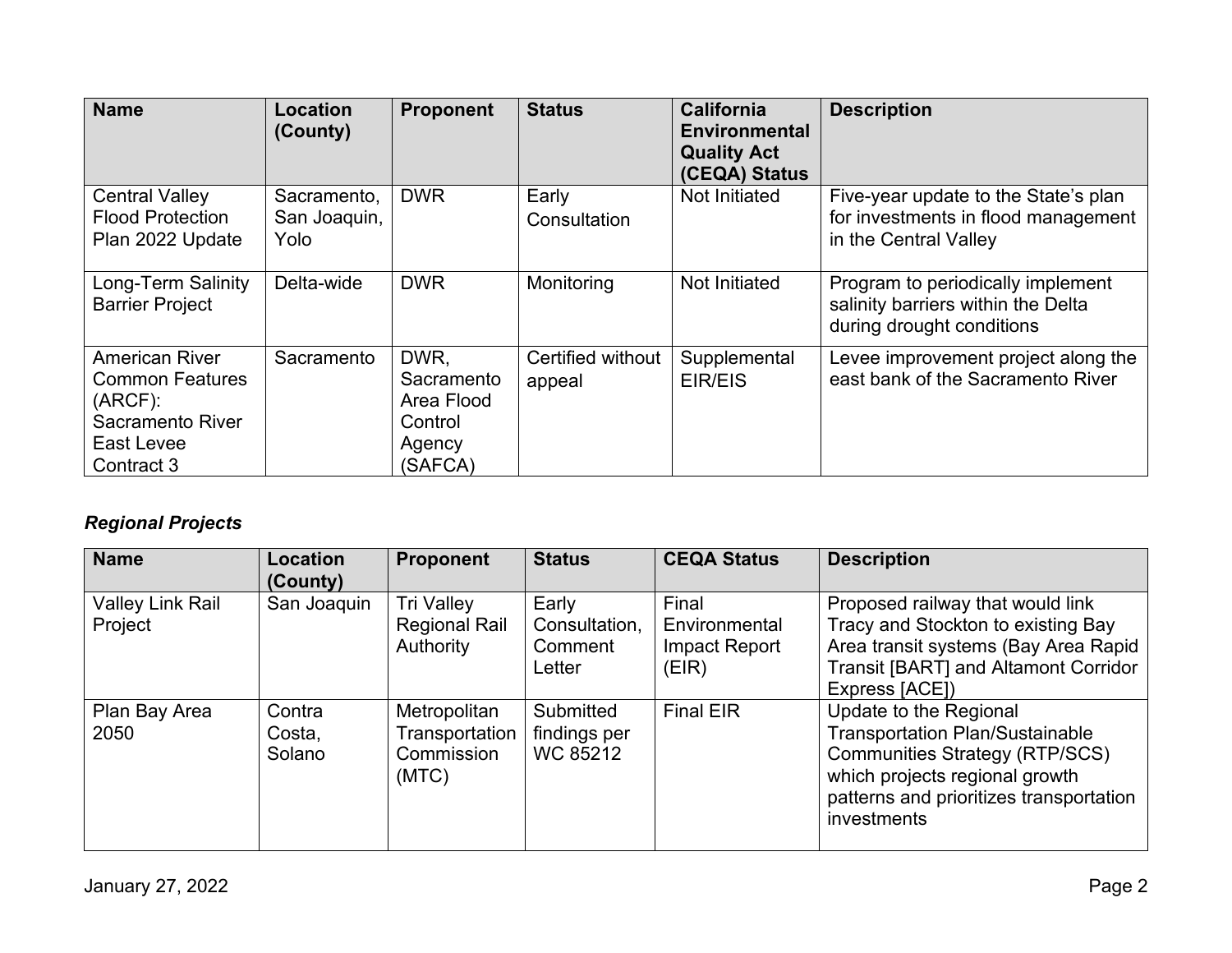| <b>Name</b>                        | Location<br>(County) | <b>Proponent</b>                                    | <b>Status</b>         | <b>CEQA Status</b> | <b>Description</b>                                                                                    |
|------------------------------------|----------------------|-----------------------------------------------------|-----------------------|--------------------|-------------------------------------------------------------------------------------------------------|
| San Joaquin 2022<br><b>RTP/SCS</b> | San Joaquin          | San Joaquin<br>Council of<br>Governments<br>(SJCOG) | Early<br>Consultation | <b>NOP</b>         | Update to the RTP/SCS, a<br>comprehensive long-range<br>transportation plan for San Joaquin<br>County |

## *Local Projects*

| <b>Name</b>                                                                 | <b>Location</b><br>(County) | <b>Proponent</b>                            | <b>Status</b>                 | <b>CEQA Status</b>                                                 | <b>Description</b>                                                                                                                                                    |
|-----------------------------------------------------------------------------|-----------------------------|---------------------------------------------|-------------------------------|--------------------------------------------------------------------|-----------------------------------------------------------------------------------------------------------------------------------------------------------------------|
| <b>Stone Lakes</b><br>Restoration<br>Project                                | Sacramento                  | Sacramento<br>County                        | Anticipating<br>Certification | <b>Initial Study</b><br>/Negative<br><b>Declaration</b><br>(IS/ND) | Large-scale seasonal wetland and<br>riparian and oak woodland<br>restoration and enhancement project<br>in the Stone Lakes National Wildlife<br>Refuge                |
| Cache Slough<br><b>Complex Habitat</b><br><b>Conservation Plan</b><br>(HCP) | Solano, Yolo                | Solano County                               | Monitoring                    | <b>Not Initiated</b>                                               | Plan to provide coverage for<br>endangered species take at existing<br>water supply diversions and intakes                                                            |
| <b>Bees Lake Habitat</b><br>Restoration                                     | Yolo                        | City of West<br>Sacramento                  | Comment<br>Letter             | <b>NOD</b>                                                         | Restore historic physical and<br>ecological processes and improve<br>public access management                                                                         |
| <b>Byron Airport</b><br>Development<br>Program                              | Contra Costa                | Contra Costa<br>County                      | Comment<br>Letter             | <b>Draft EIR</b>                                                   | Amend the Airport Land Use<br>Compatibility Plan, General Plan, and<br>Planned Unit District zoning to<br>substantially broaden the range of<br>uses allowed by-right |
| Solano<br><b>Multispecies HCP</b>                                           | Solano                      | <b>Solano County</b><br><b>Water Agency</b> | Monitoring                    | Not initiated                                                      | Provide coverage for endangered<br>species take that may result from<br>future urban growth, infrastructure,<br>and ongoing operations and<br>maintenance activities  |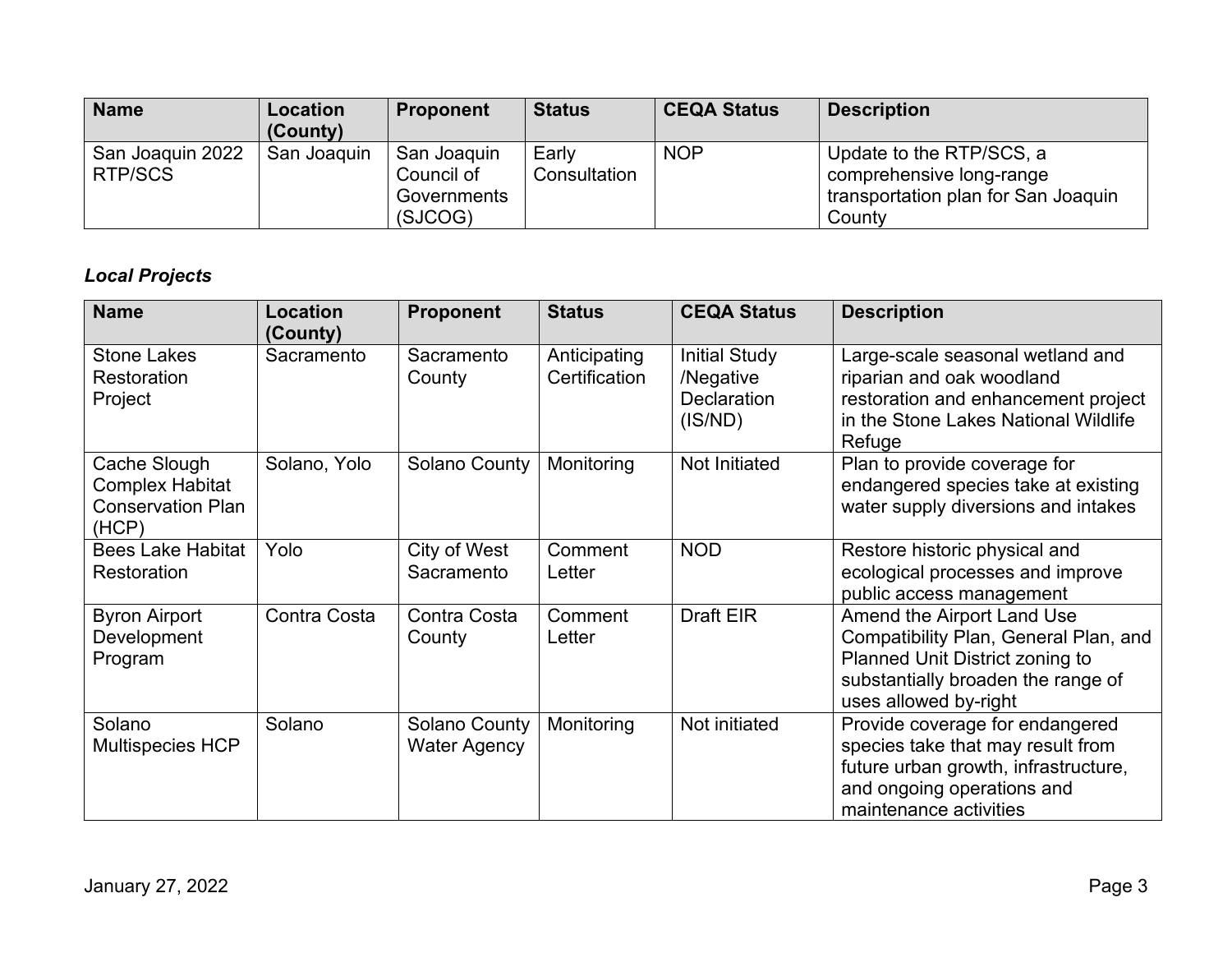| <b>Name</b>                                              | <b>Location</b><br>(County) | <b>Proponent</b>                               | <b>Status</b>                                          | <b>CEQA Status</b> | <b>Description</b>                                                                                                                                                           |
|----------------------------------------------------------|-----------------------------|------------------------------------------------|--------------------------------------------------------|--------------------|------------------------------------------------------------------------------------------------------------------------------------------------------------------------------|
| <b>Ulatis Creek</b><br>Habitat<br>Restoration<br>Project | Solano                      | Solano<br>Resource<br>Conservation<br>District | Early<br>Consultation<br>Anticipating<br>Certification | <b>NOD</b>         | Restore 20 acres of riparian<br>woodland to the north bank of Ulatis<br>Creek, thereby improving the<br>ecological function of the area for the<br>benefit of native species |

# *Other Projects*

| <b>Name</b>           | Location<br>(County) | <b>Proponent</b>                              | <b>Status</b>     | <b>CEQA Status</b>                                                                               | <b>Description</b>                                                                                                                                                                                                                                                                            |
|-----------------------|----------------------|-----------------------------------------------|-------------------|--------------------------------------------------------------------------------------------------|-----------------------------------------------------------------------------------------------------------------------------------------------------------------------------------------------------------------------------------------------------------------------------------------------|
| Delta<br>Conveyance   | Delta-wide           | U.S. Army<br>Corps of<br>Engineers<br>(USACE) | Comment<br>Letter | Notice of Intent<br>(NOI) to<br>prepare a Draft<br>Environmental<br><b>Impact Study</b><br>(EIS) | A facility to convey water from the<br>Sacramento River in the north Delta<br>directly to the existing SWP and<br>CVP pumping plants in the south<br>Delta. The scope is limited to<br>construction activities, structures,<br>and modifications to federal levees<br>and navigation projects |
| Los Vaqueros          | Contra Costa         | Contra Costa                                  | Anticipating      | Final                                                                                            | <b>Expansion of Los Vaqueros</b>                                                                                                                                                                                                                                                              |
| Reservoir             |                      | <b>Water District</b>                         | Certification     | Supplement to                                                                                    | Reservoir, and construction of new                                                                                                                                                                                                                                                            |
| Second                |                      |                                               |                   | the Final                                                                                        | and replacement water supply                                                                                                                                                                                                                                                                  |
| Expansion             |                      |                                               |                   | EIR/EIS                                                                                          | infrastructure                                                                                                                                                                                                                                                                                |
| Mossdale Tract        | San Joaquin          | San Joaquin                                   | Early             | Not Initiated                                                                                    | Identify a plan to achieve an urban                                                                                                                                                                                                                                                           |
| Area Urban Flood      |                      | Area Flood                                    | Consultation      |                                                                                                  | level of flood protection for the                                                                                                                                                                                                                                                             |
| <b>Risk Reduction</b> |                      | Control                                       |                   |                                                                                                  | <b>Mossdale Tract (Reclamation</b>                                                                                                                                                                                                                                                            |
| Study                 |                      | Agency                                        |                   |                                                                                                  | District No. 17)                                                                                                                                                                                                                                                                              |
| Metropolitan          | Contra Costa,        | Metropolitan                                  | Monitoring        | <b>NOP</b>                                                                                       | A strategy for reducing greenhouse                                                                                                                                                                                                                                                            |
| <b>Water District</b> | San Joaquin          | <b>Water District</b>                         |                   |                                                                                                  | gas emissions associated with                                                                                                                                                                                                                                                                 |
| <b>Climate Action</b> |                      | of Southern                                   |                   |                                                                                                  | future construction, operation, and                                                                                                                                                                                                                                                           |
| Plan                  |                      | California                                    |                   |                                                                                                  | maintenance activities                                                                                                                                                                                                                                                                        |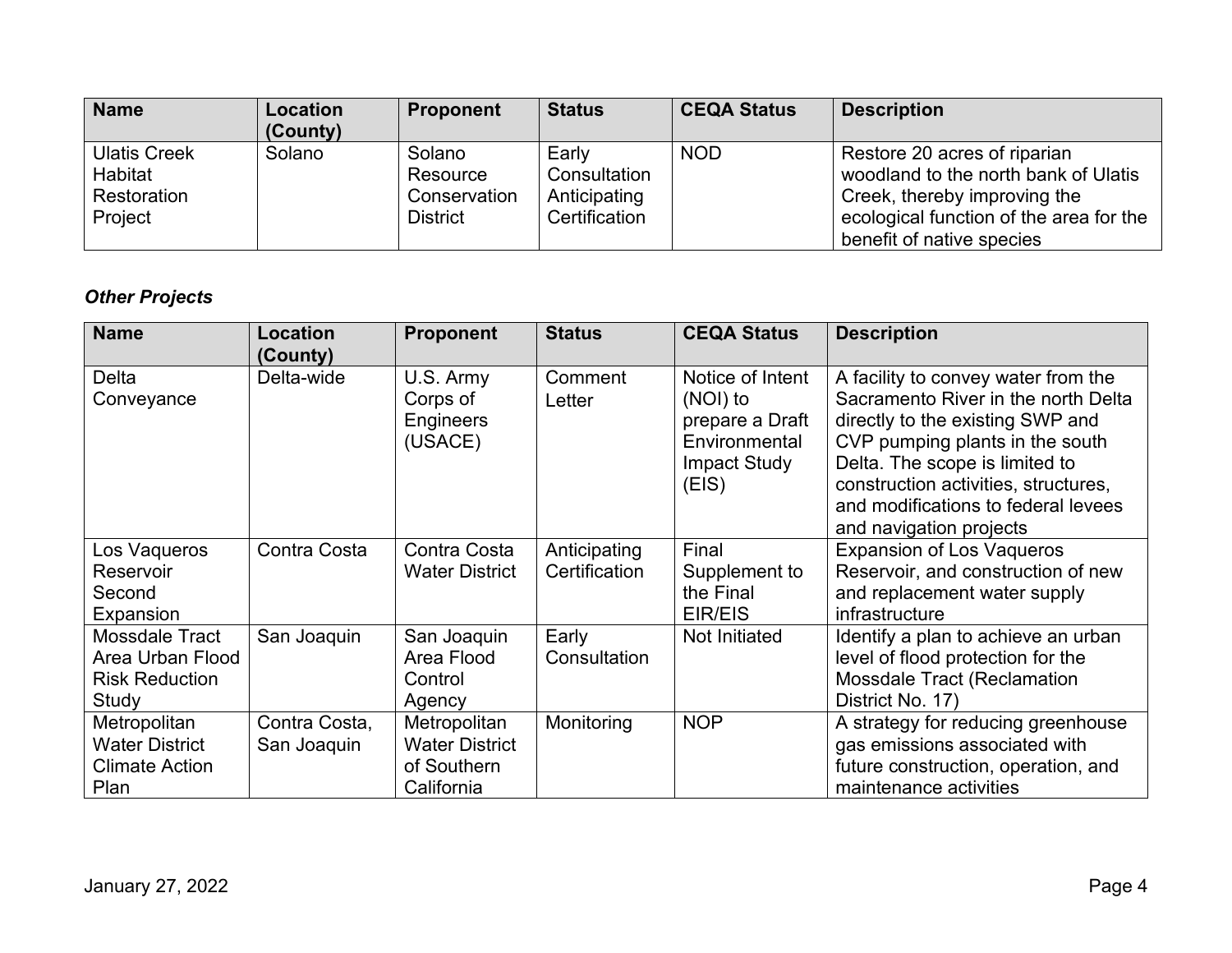| <b>Name</b>                                                   | Location<br>(County) | <b>Proponent</b>                                                     | <b>Status</b>                               | <b>CEQA Status</b> | <b>Description</b>                                                                                                                                |
|---------------------------------------------------------------|----------------------|----------------------------------------------------------------------|---------------------------------------------|--------------------|---------------------------------------------------------------------------------------------------------------------------------------------------|
| <b>Delta Cross</b><br><b>Channel Gate</b><br>Upgrades Project | Sacramento           | Reclamation                                                          | Monitoring                                  | Not Initiated      | Provide for remote and more<br>frequent operation, to manage water<br>quality in the Central Delta and at<br>the SWP and CVP pumping plants       |
| Yolo Bypass East<br>Levee Project                             | Yolo                 | <b>USACE</b> ; West<br>Sacramento<br>Area Flood<br>Control<br>Agency | Early<br>Consultation:<br>Comment<br>Letter | <b>NOD</b>         | Improve portions of the east bank of<br>the Yolo Bypass levee from the<br>Sacramento Bypass south to the<br>Deep Water Ship Channel West<br>Levee |
| Liberty Island II<br>Conservation<br><b>Bank</b>              | Solano, Yolo         | <b>Reclamation</b><br>District 2093                                  | Early<br>consultation                       | <b>NOD</b>         | Create a tidal marsh conservation<br>bank and sell conservation credits to<br>offset the impacts of future projects                               |